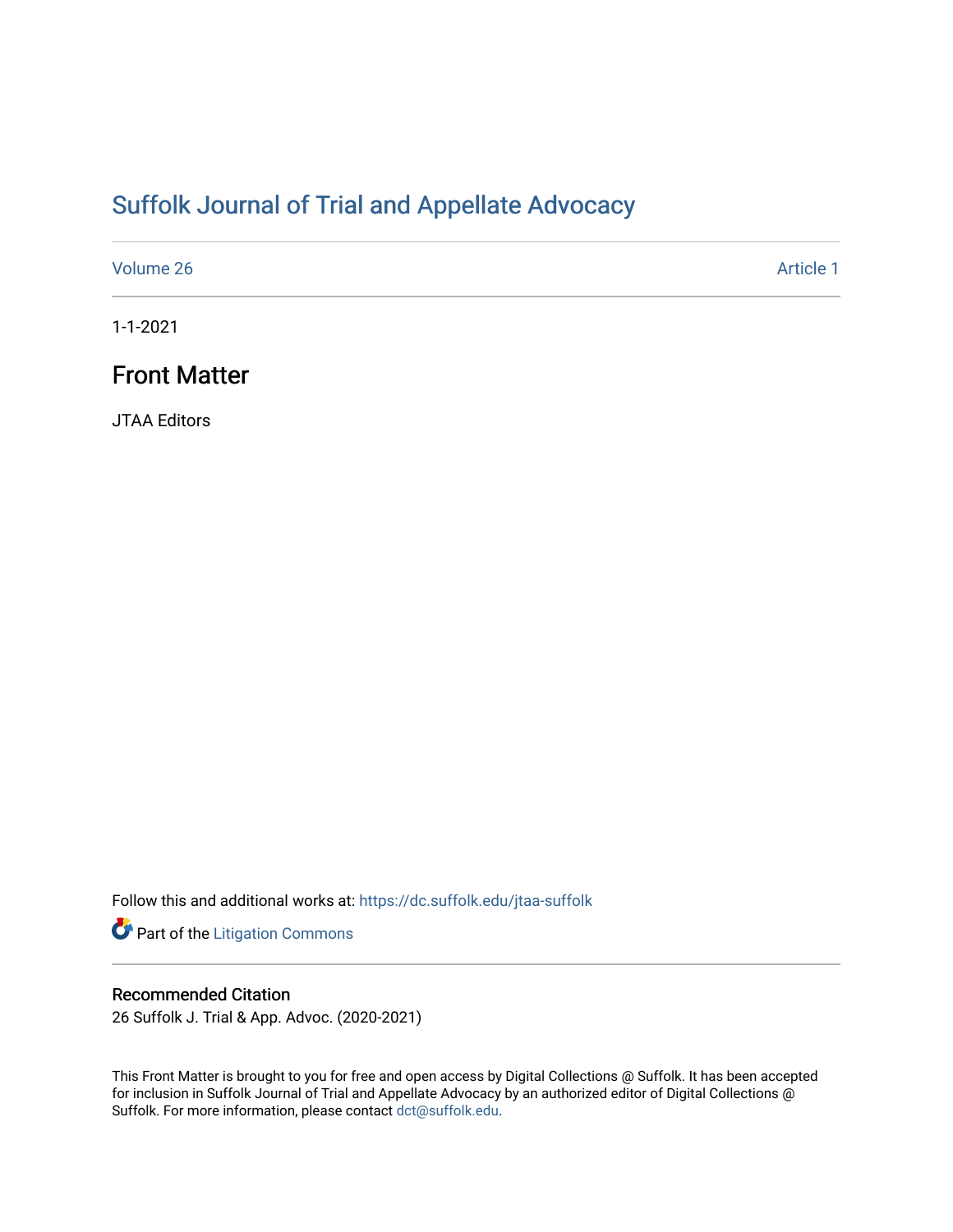**MOOT COURT HONOR BOARD**

# **SUFFOLK JOURNAL OF TRIAL & APPELLATE ADVOCACY**

**Volume XXVI 2020 - 2021**



**SUFFOLK UNIVERSITY LAW SCHOOL © Copyright Suffolk University Law School 2021**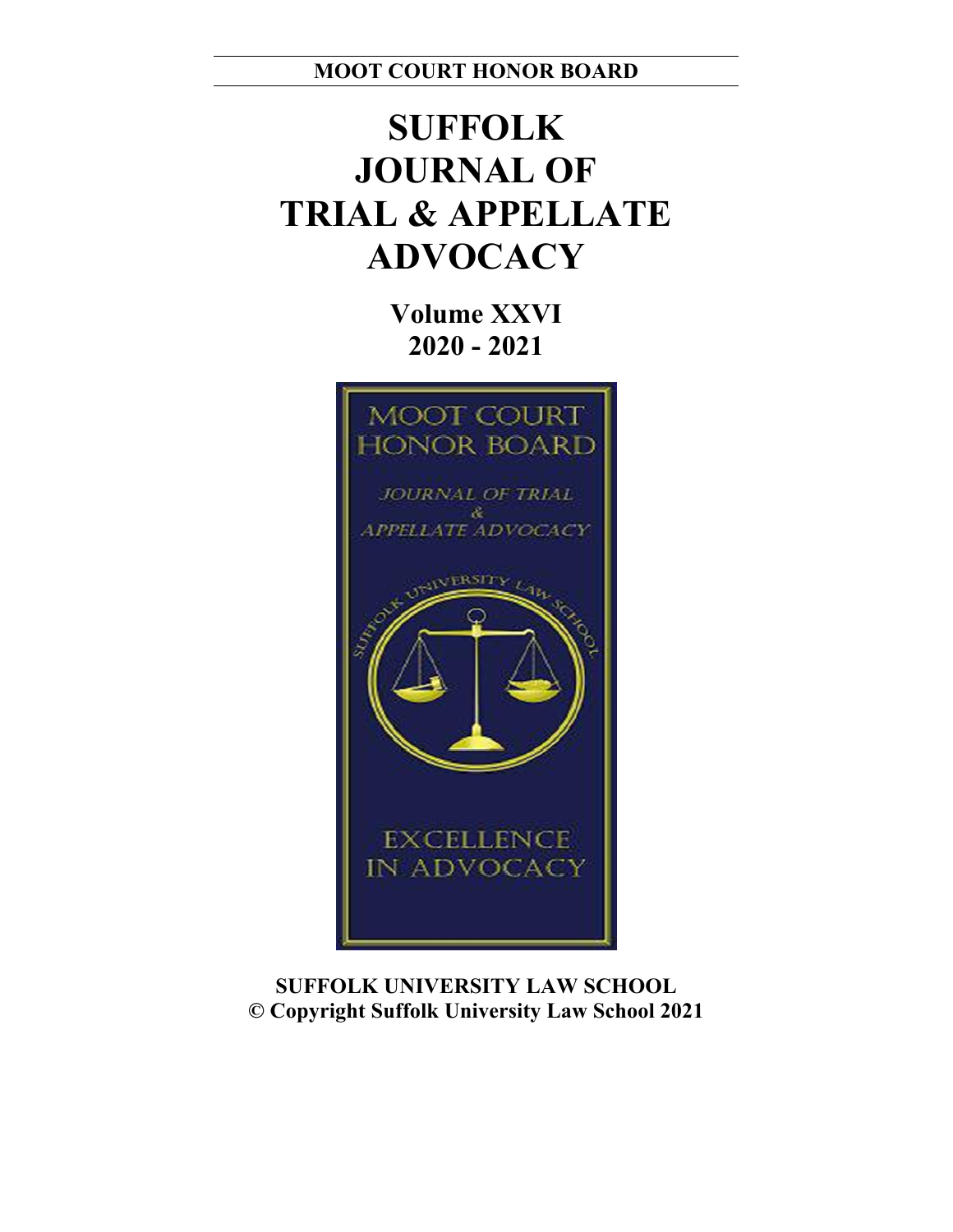#### Subscription Price \$10.00 Per Issue \$5.00

*SUFFOLK JOURNAL OF TRIAL & APPELLATE ADVOCACY* is published biannually by the Suffolk University Law School Moot Court Honor Board, 120 Tremont Street, Boston, Massachusetts 02108.

© Copyright Suffolk University Law School 2020-2021

All works are copyrighted the date of publication by their respective author, and are published under license. Except as otherwise provided, permission is granted for copies of each work to be made for classroom and educational use, provided that (1) the Author(s) and Suffolk University Law School are identified and (2) proper notice of copyright is attached to each copy.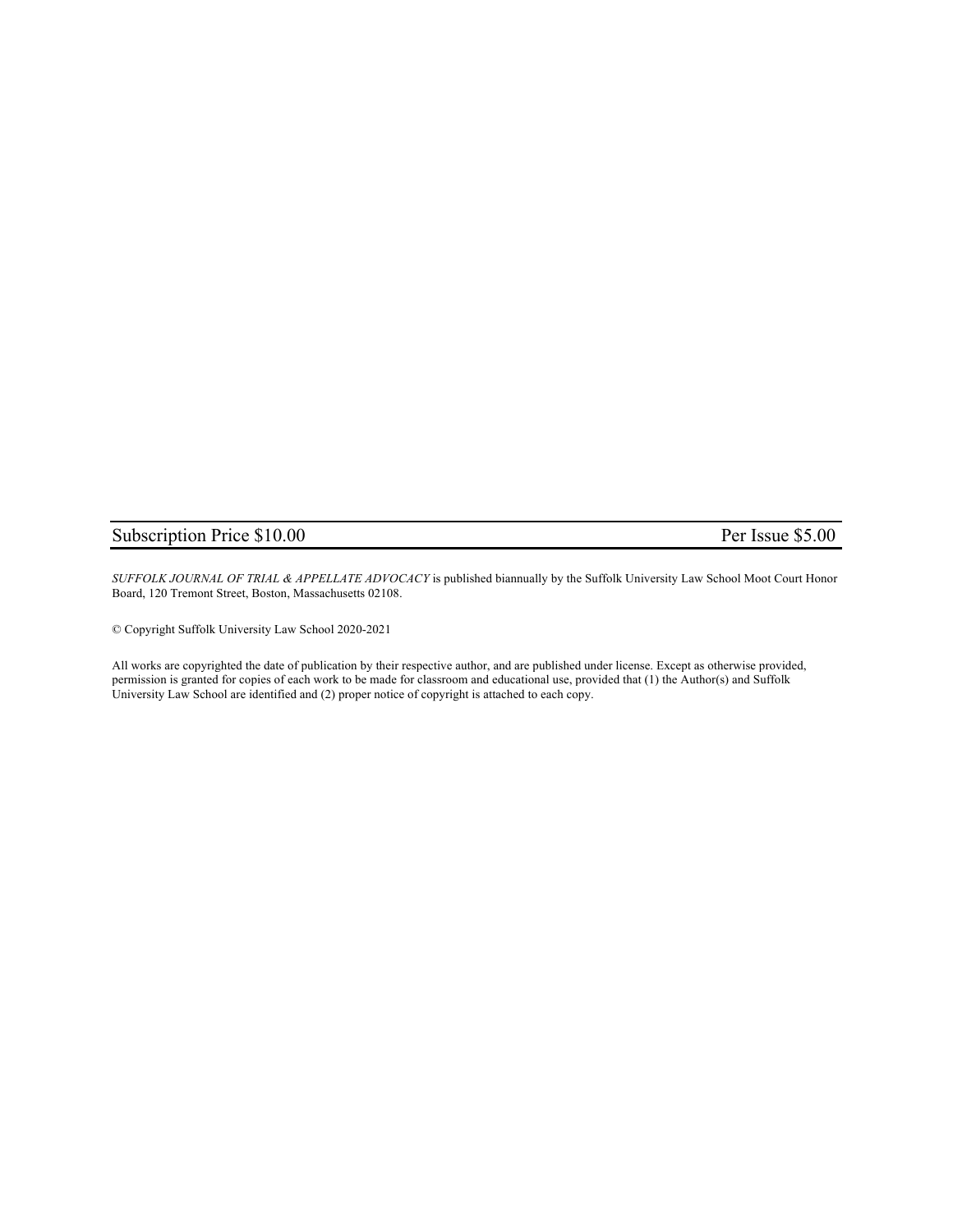#### **University Administration**

Marisa Kelly, BA, MA, PhD *President* Julie H. Sandell, PhD, *Senior Vice President for Academic Affairs and Provost*  Laura Sander, BA, MPP, *Senior Vice President for Finance & Administration and Treasurer* John A. Nucci, BS, MPA, *Senior Vice President of External Affairs* Colm Renehan, BA, MA, PhD, *Senior Vice President of Advancement* Donna Grand Pre, *Vice President for Admission and Financial Aid* Greg Gatlin, BA, MS, *Vice President of Marketing & Communications* Ann Coyne, BS, PhD, *Dean of Students*

#### **Law School Administration**

Andrew Perlman, BA, JD, LLM, *Dean of the Law School, Professor of Law* Lorraine D. Cover, *Assistant Dean of Law Academic Services* Laura Ferrari, BS, JD, MBA, *Dean of Students* Ann McGonigle Santos, BA, JD, *Associate Dean of Students* Cherina D. Wright, *Assistant Dean of Diversity, Equity and Inclusion*  Kim MicLaurin, BS, JD, *Associate Dean for Experiential Learning, Director of Clinical Programs and Clinical Professor of Law* Patrick Shin, AB, PhD, JD, *Associate Dean for Academic Affairs, Professor of Law* Leah Chan Grinvald, BA, JD, *Associate Dean for Academic Affairs*  Gabriel H. Tenninbaum, *Assistant Dean of Innovation, Strategic Initiatives & Distance Education, Professor of Legal Writing*  Jennifer Bonniwell, BS, JD, *Interim Dean of Admission*  Sarah Bookbinder, BA, JD, *Associate Director for Public Interest Advising and Pro Bono Programs*  Sara A. Dillion, BA, MA, PHd, JD, *Director of International Programs, Professor of Law* Michelle Dobbins, BS, MBA, *Director for Recruitment & Operations* Gina Doherty, BS, BA, Med, *Director of Academic Technology*  Janice D. Evans, BA, JD, *Assistance Director of Financial Aid*  Michael Fisch, BA, MA, MA< *Director of Marketing & Communications*  Jose Gonzales, *Assistant Director of Academic Technology*  Kenneth Hayes, BA, MA, *Associate Director for Technology, Financial Aid*  Sabrina DeFabritis, BS, JD, *Professor of Legal Writing & Director of Bar Preparation Programs*  Rebecca Kremer, *Administrative Associate, Dean's Office*  Janine LaFauci, BS, *Director of Faculty & Administrative Support Services*  Quaime V. Lee, BA, JD, *Associate Director Office of Professional & Career Development*  Guillermo Lozada, BAS, *Catering Director* Sarah J. Solomon, BA, JD, *Assistant Director, Office of Profession & Career Development*  Brian Vaughn Martel, BA, JD, *Associate Director, Office of Professional & Career Development* Rosa A. Ureña, *Office Coordinator, Dean of Students Office* 

#### **Law School Faculty**

Marie Ashe, Research Professor of Law R. Lisle Baker, Professor of Law Carter G. Bishop, Professor of Law Colin Black, Assistant Professor of Legal Writing Karen Blum, Professor of Law Eric Blumenson, Research Professor of Law Erin Braatz, Assistant Professor of Law Sarah Boonin, BA, JD, *Director of Clinical Programs, Clinical Professor of Law*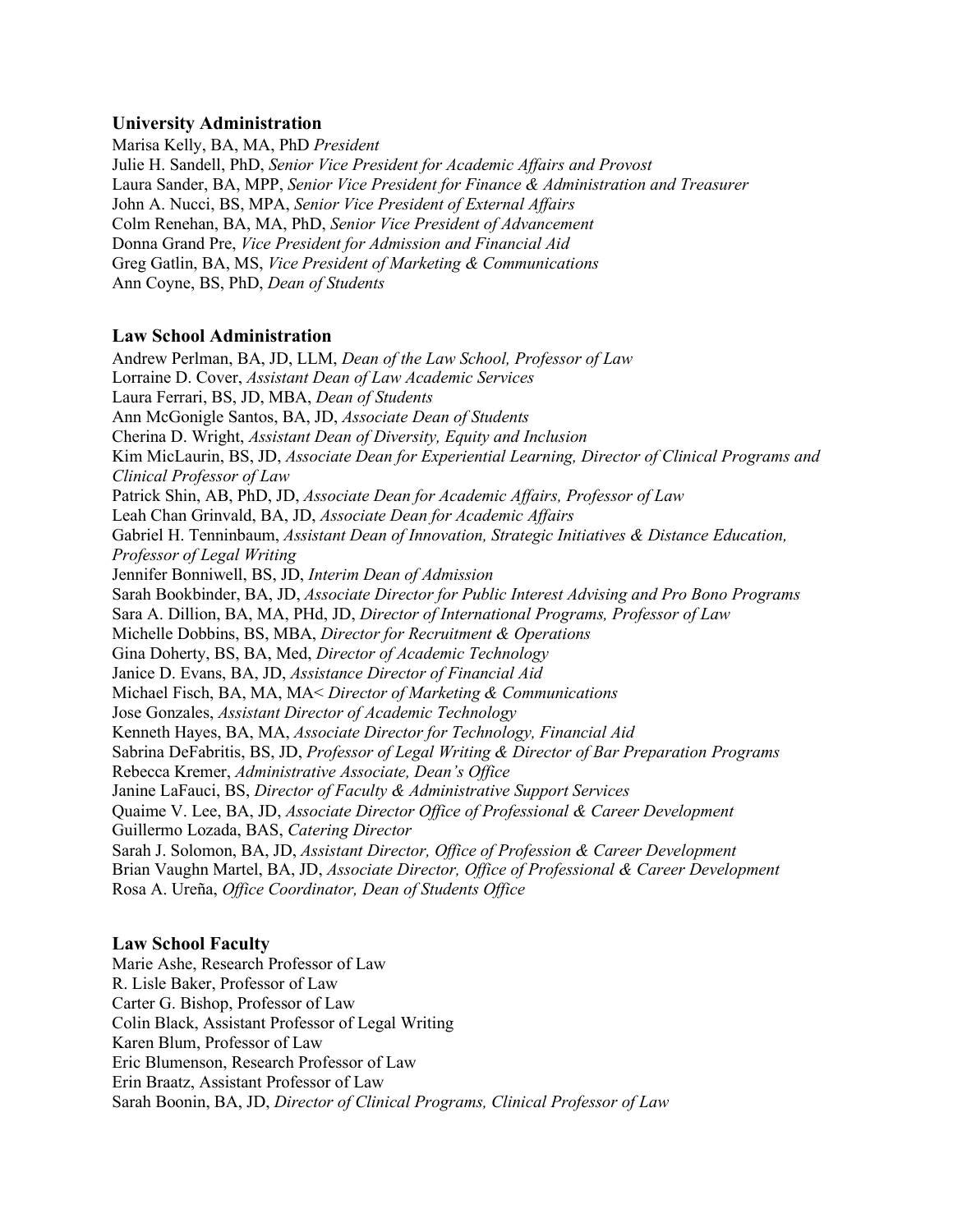Christine Butler, *Practitioner in Residence*  Rosanna Cavallaro, *Professor of Law*  Jennifer Ciarimboli, *Assistant Professor of Academic Support*  Stephen Cody, *Assistant Professor of Law*  David Colarusso, *Practitioner in Resident & Director of Legal Innovation and Technology Lab* Meredith Conway, *Professor of Law* William T. Corbett, AB, MBA, JD, LLM, *Director of Tax LLM Program, Professor of Law* Rebecca Curtin, *Professor of Law* Loletta Darden, *Associate Clinical Professor of Law & IPEC Director* David Christopher Dearborn, *Clinical Professor of Law* Maurice Dyson, *Professor of Law* Adam Eckart, *Assistant Professor of Legal Writing* Steven M. Eisenstat, *Professor of Law* Katheleen C. Engel, *Research Professor of Law* Valerie C. Epps, *Research Professor of Law* Bernadette Feely, *Clinical Professor of Law* Steven Ferrey, *Professor of Law* Joseph Franco, *Professor of Law* Nichole Friedrichs, *Practitioner in Residence* Shailini Jandial George, *Professor of Legal Writing* Christopher Gibson, *Professor of Law, Director of Business & Financial Services Concentration* Joseph W. Galnnon, *Professor of Law* Dwight Golann, *Professor of Law* Ben Golden, *Health Law Clinical Fellow* Lorie M. Grham, *Professor of Law, Co-Director International Law Concentration* Janice C. Griffith, *Professor of Law* Vanessa Hernandez, *Juvenile Defender Clinical Fellow* John Infranca, *Professor of Law* Maritza Karmely, *Clinical Professor of Law* Phillip C. Kaplan, *Associate Professor of Academic Support* Bernard V. Keenan, *Professor of Law* Rosa Kim, *Professor of Legal Writing* Renée M. Landers, *Professor of Law, Director of Health Law Concentration, Faculty Director, Master of Science in Law Life Science Program*  Jamie Langowski, *Clinical Fellow, Housing Discrimination Testing Program* Catherine LaRaia, *Clinical Fellow* Jeffrey Lipshaw, *Professor of Law* James Matthews, *Clinical Fellow* Stephen Michael McJohn, *Professor of Law* Christina Miller, *Assistant Clinical Professor of Law* Samantha A. Moppet, *Professor of Legal Writing, Associate Director Legal Practice Skills*  Russel G. Murphy, *Research Professor of Law* Sharmila Murthy, *Associate Professor of Law* Dyane O'Leary, *Associate Professor of Legal Writing, Director, Legal Innovation and Technology Concentration* Marc G. Perlin, *Professor of Law* Richard G. Pizzano, *Professor of Law* Jeffrey J. Pokorak, *Professor of Law* Anthony P. Polito, *Professor of Law* Herbert N. Ramy, *Director & Professor of Academic Support* Renè Reyes, *Assistant Professor of Law*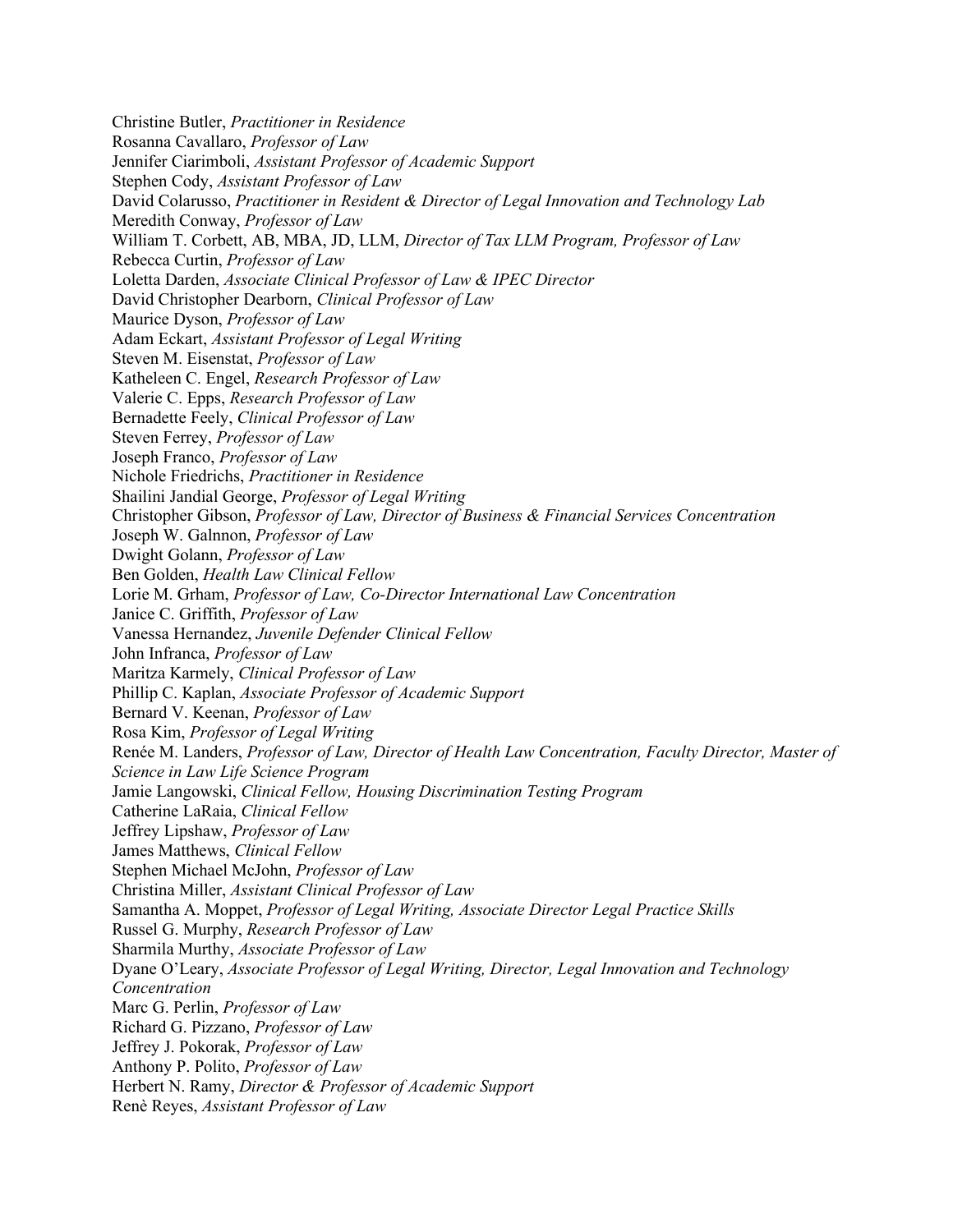Elbert L. Robertson, *Professor of Law* Marc A. Rodwin, *Professor of Law* Michael Rustad, *Thomas F. Lambert Jr. Professor of Law, Co-Director of Intellectual Property Law Concentration* Sarah J. Schendel, *Assistant Professor of Academic Support* Ilene Seidman*, Clinical Professor of Law* Ragini Shah, *Clinical Professor of Law* Linda Sandstrom Simard, *Professor of Law* Elizabeth Z. Stillman, *Associate Professor of Academic Support*  Carlos M. Teuscher, *Assistant Clinical Professor of Law* Timothy Wilton, *Professor of Law* Kathleen Elliott Vinson, *Professor of Legal Writing, Director of Legal Writing, Research & Written Advocacy*  David C. Yamada, Professor of Law, *Director of the New Workplace Institute*

#### **Professors Emeriti**

Michael Avery, BA, LLB, *Professor of Law, Emeritus* Barry Brown, AB, Med, JD, *Professor of Law, Emeritus* Gerard Clark, BA, JD, *Professor of Law, Emeritus* Joseph D. Cronin, A.B., M.A., J.D., *Professor of Law, Emeritus* Kate Nace Day, B.A., J.D., *Professor of Law, Emeritus* Victoria J. Dodd, *Professor of Law, Emerita* Thomas Finn, *Professor of Law, Emeritus* Marc Greenbaum, B.A., JD, *Professor of Law, Emeritus* Diane S. Juliar, B.A., J.D., *Professor of Law, Emerita* Joseph P. McEttrick, A.B., J.D., M.P.A., *Professor of Law, Emeritus* Bernard Ortwein, B.A., JD, *Professor of Law, Emeritus*  Richard M. Perlmutter, A.B., LL.B., *Professor of Law, Emeritus* Thomas Thompson, B.S., JD, *Professor of Law, Emeritus* Charles Burnim, L.L.B, *Professor of Law, Emeritus* David J. Sargent, J.D., LL.D. (Hon.), *President Emeritus* Charles Rounds, Jr., B.A., J.D., *Professor of Law, Emeritus* Stephen Hicks, M.A., LL.B, LL.M, *Professor of Law, Emeritus* Andrew Beckerman-Rodau, B.S., J.D., LL.M, *Professor of Law, Emeritus* 

#### **Board of Trustees**

Robert C. Lamb, Jr., *Chair* Mark E. Sullivan, *Vice Chair* Nancy Stack, *Secretary*  John L. Brooks, III Kent John Chabotar Jeanette G. Clough Daniel F. Conley Susan M. Connelly Joseph Delisi Maria DiPietro John Fernandez Paul J. Flannery Patricia J. "Trish" Gannon